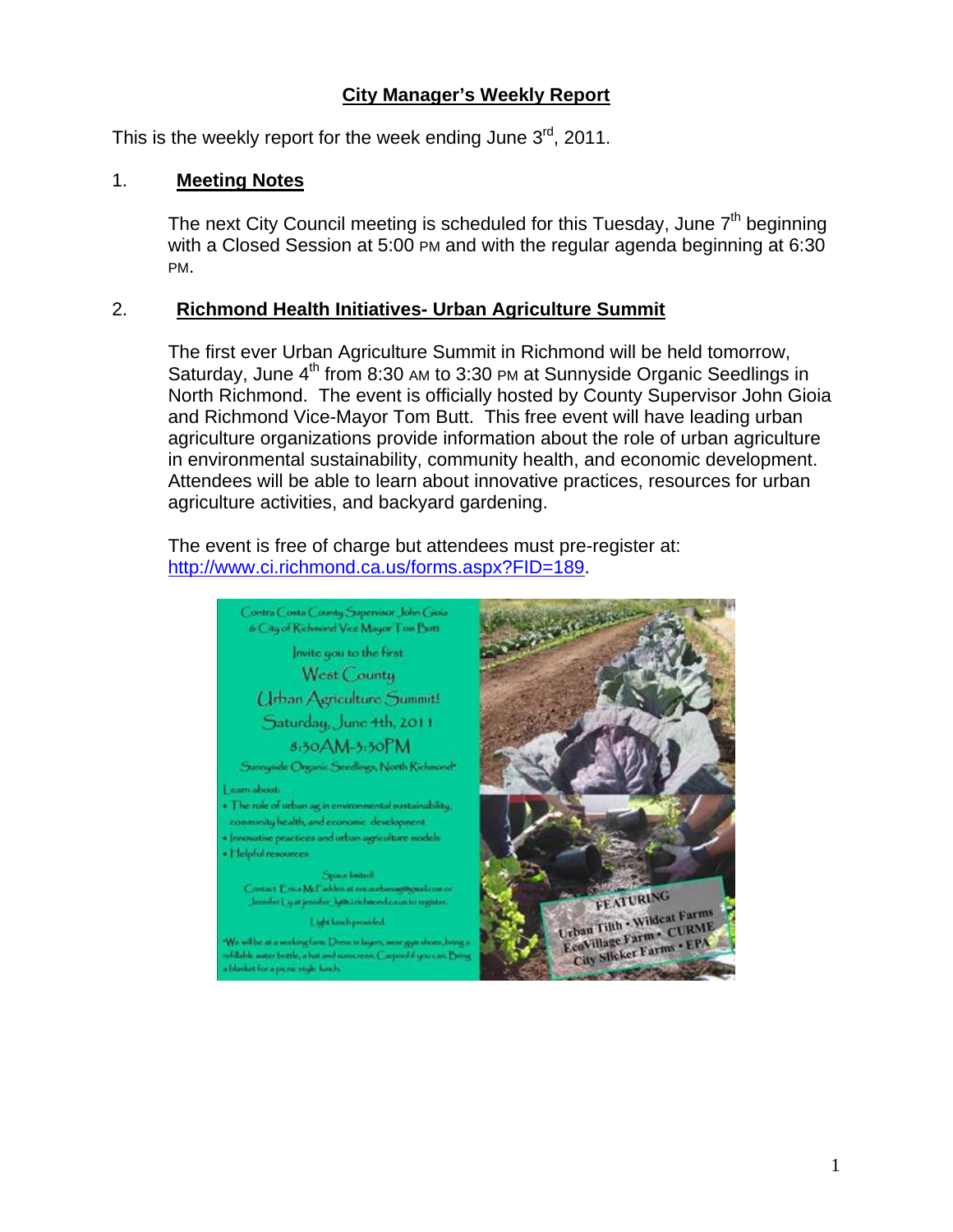# 3. **Online Registration for Recreation Programs**

The Recreation Department has now implemented online registration for its recreation programs. Participants can now register for programs, purchase passes, print receipts, check current registration status, and view their account history online. The community can also view information regarding Recreation facilities that are available for rent. To access the RecConnect page, from the City of Richmond's website [\(www.ci.richmond.ca.us](http://www.ci.richmond.ca.us/)), go to the Recreation Department's web page and click on "RecConnect," or access the page directly at the following address: <https://online.activenetwork.com/Richmond>.

## 4. **Carlson Boulevard Construction Update**

Late season rains continue to plague the construction schedule for the Carlson Boulevard project, and we continue to appreciate the patience of Richmond residents, and especially those in the Richmond Annex neighborhood.

You may recall that the combination of lowering the center crown of the road, and a series of very shallow utilities, resulted in no room for the traditional layer of gravel between the native soil and the asphalt paving. Therefore, the extra-thick asphalt roadway is being placed directly on the compacted native soil (which is extremely susceptible to moisture). Therefore, the need for complete drying must take place before paving can begin. The result appears to be an additional 2 to 3-week delay. While the Engineering Department is investigating alternate methods of treating the subgrade, the least expensive alternative is sunshine and wind, which will, hopefully, begin to cooperate by the end of next week.

On a related note, based on comments received by staff at the most recent Richmond Annex Neighborhood Council meeting, the Engineering Department is taking a preliminary look at how the new medians on Carlson Boulevard can receive irrigation and topsoil as a part of the first phase of the project so that landscaping can begin sooner than expected on this new roadway.

### 5. **Sales Tax Through March 2011**

For the third quarter in a row, every region in California experienced increases in sales tax cash receipts from the same quarter a year ago. Richmond increased by 12.1%, Northern California increased by 7.2% and Southern California increased by 6.0%, resulting in a statewide increase of 6.5%.

The Cash Receipts Analysis report below presents performance information for Richmond and the major regions in California by quarter, fiscal year-to-date and benchmark year.

The State Board of Equalization releases sales tax permit and payment data separately from the allocation summaries.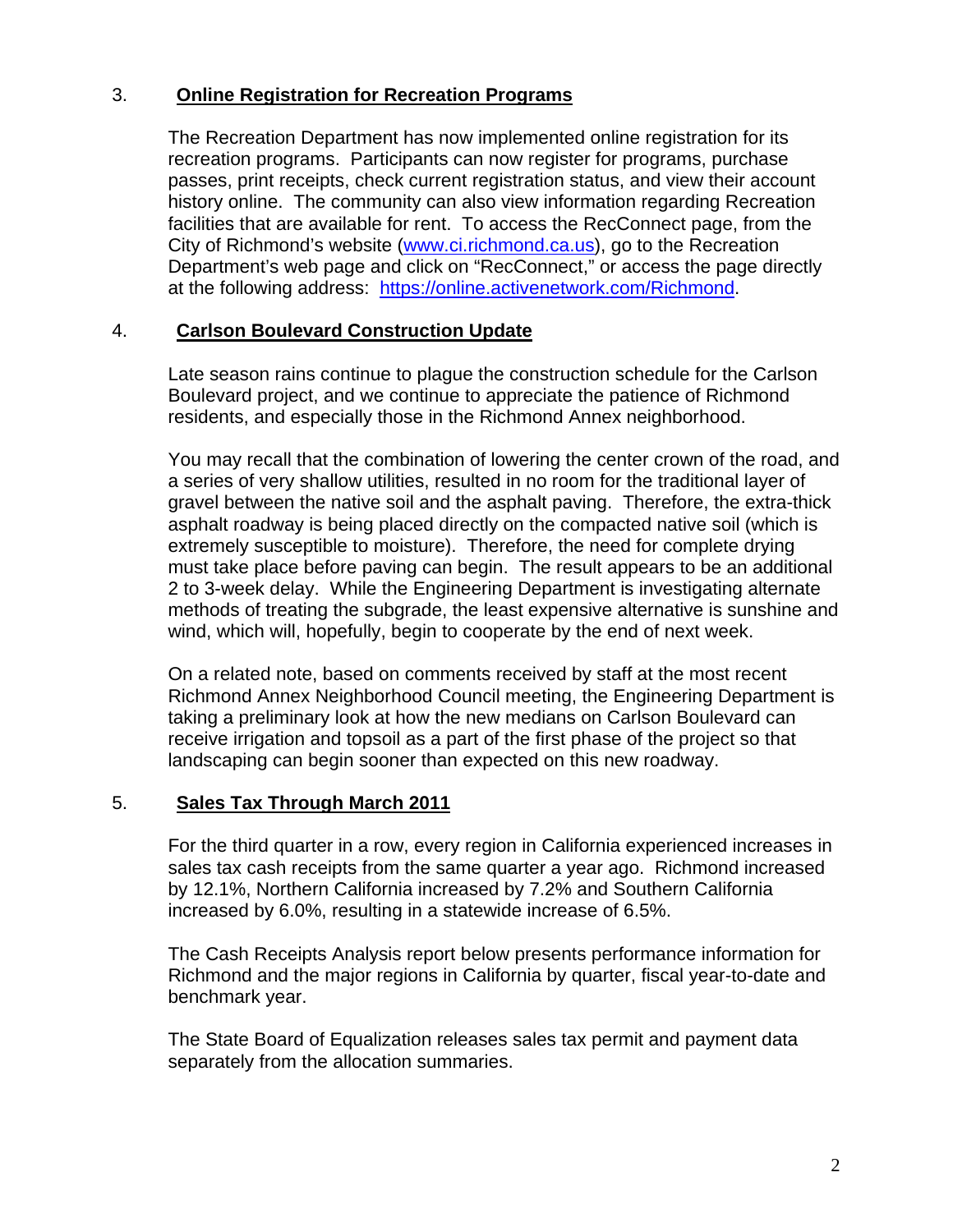

## 6. **Visit from Zhoushan Officials**

The City of Richmond received a visit this past Tuesday from law enforcement officials from its sister city, Zhoushan, China. The United States equivalent of the Zhoushan Police Chief, three district commanders, and an English-speaking police staff member that served as an interpreter, met with Mayor McLaughlin, Councilmember Bates, Councilmember Boozé, the Port Director, Council staff assistant Trina Jackson, and the City Manager, along with several local residents. Councilmember Boozé treated the guest officials to Casper's hot dogs. Following this initial meeting, the Zhoushan officials attended the swearing-in ceremony for two new Richmond police officers and then toured the Police facility with Chief Magnus and his staff.

### 7. **Public Works Updates**

Facilities Division: The painters will complete painting the interior of the Disabled Person's Recreation Center (DPRC) next week, and start painting the exterior when the weather permits. The carpenters repaired the automatic front doors at the Shields-Reid Community Center.

The Utility Division has completed 75% of the power washing of Civic Center Plaza.

The Electrical Division oversaw the installation of a new transformer to the Point Molate area. This will restore some power to the area; however, another transformer went out last night that will need to be repaired soon.

Finally, the old LED street lights in front of the Main Library were swapped our for new, brighter LED street lights, which should brighten up the atmosphere in front of the building.

Streets Division: Crews resurfaced Garrity Way from Blume Drive to the east end of the block, as well as Grant Avenue from  $20<sup>th</sup>$  to  $23<sup>rd</sup>$  Streets, and  $21<sup>st</sup>$  and 22<sup>nd</sup> Streets from Grant to Garvin Avenues. Next week, crews will begin grinding